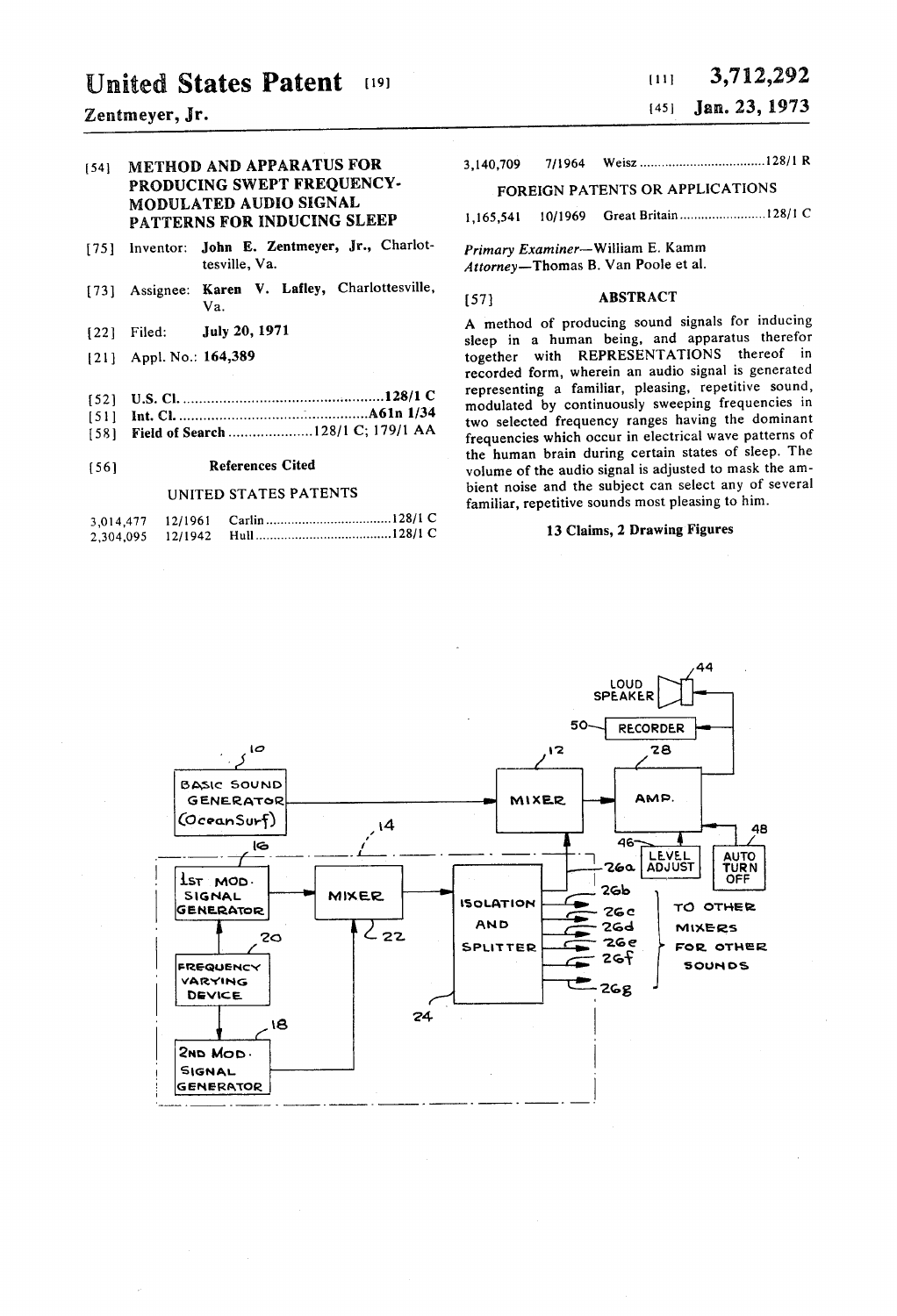

INVENTOR

## JOHN E. ZENTMEYER, JR.

BY surveil of fauronce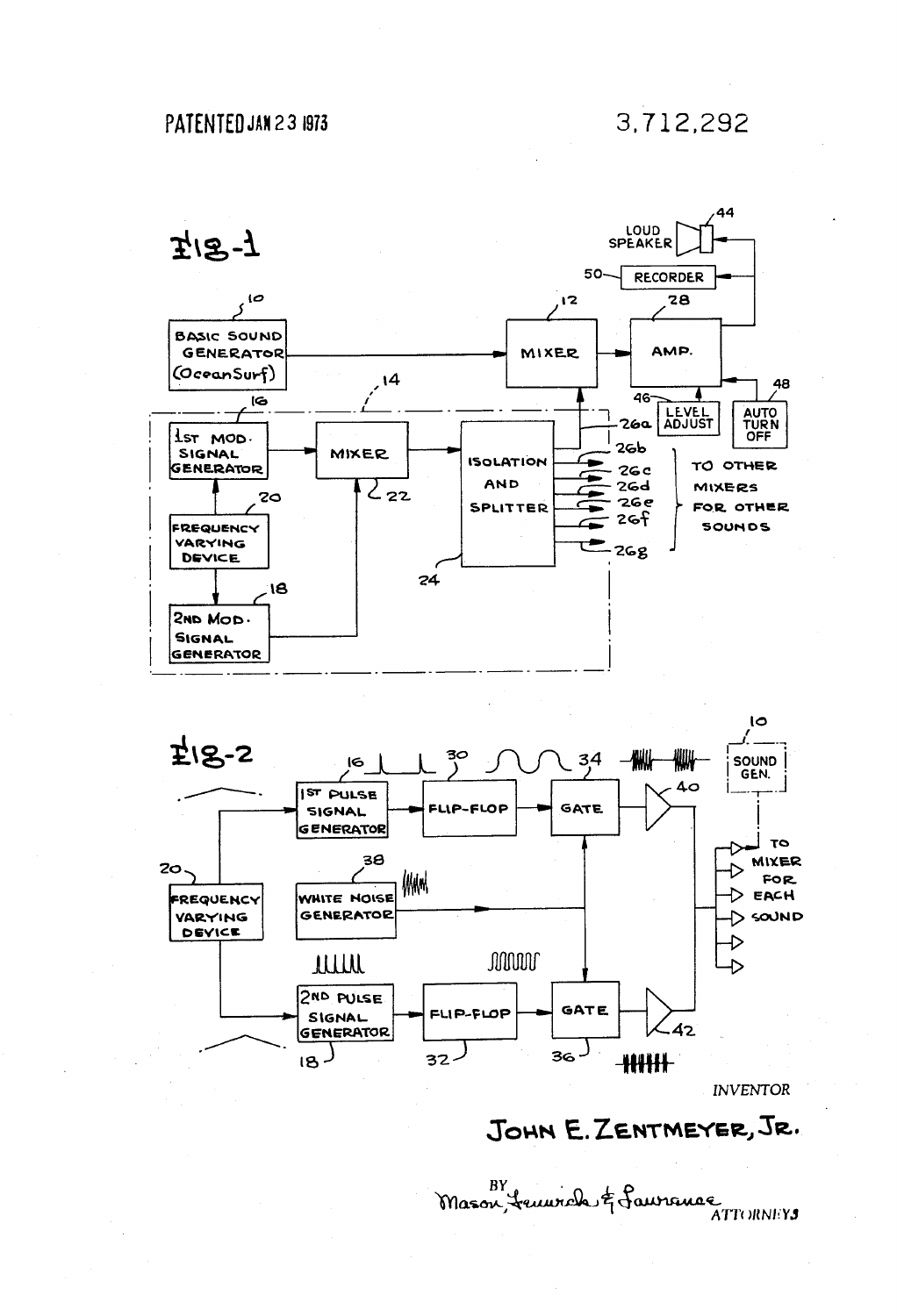### METHOD AND APPARATUS FOR PRODUCING SWEPT FREQUENCY-MODULATED AUDIO SIGNAL PATTERNS FOR INDUCING SLEEP

1.

### BACKGROUND AND OBJECTS OF THE **INVENTION**

The present invention relates in general to a method<br>and apparatus for producing sounds for inducing sleep in a human being, and more particularly to a method the generation of composite audio signal patterns formed by modulating a familiar, pleasing, repetitive sound with continuously sweeping frequencies in first and second frequency ranges resembling electrical wave patterns of the human brain during certain states of sleep. and apparatus for producing sleep inducing sounds by 10

The use of audio generators to induce sleep has been previously known, as for example in U. S. Pat. Nos. 2,711, 165 and 3,384,074, wherein audio signals are generated which represent pleasing and harmonious steady sounds or cyclically varying repetitive sounds resembling sounds found in nature or in the normal en vironment of the individual. It has also been proposed to induce sleep by the generation of an audio signal 25 which is varied at a rate somewhat slower than the rate of heartbeat or respiration to tend to cause the heart beat and respiration of the individual to synchronize 20

with the audio signal.<br>It has also been proposed to induce sleep by generat- 30<br>ing an audio signal which is a familiar, pleasing, repeti-<br>tive sound modulated by a selected fixed frequency<br>which is found in an electroence pattern produced by the human brain during sleep, for example by modulating the pleasing sound with what 35 are termed theta waves having a frequency of 6 cycles which are short bursts of waves at a frequency of about 14 cps, the modulating signal also including delta waves having a frequency of 1 cps such as occur in the EEG 40 sleep pattern for stage-3 and stage-4 sleep. However, it has been found that the frequency of the delta waves in the EEG sleep pattern for different individuals may occur anywhere within the frequency range of about 0.8 cps to 1.8 cps, and that a person whose EEG sleep <sup>45</sup> pattern has a delta wave frequency within this range which does not precisely coincide with 1 cps does not respond effectively to the composite sleep inducing signal. The same sharp frequency response characteristic is found to be true of theta wave response. 50

An object of the present invention is the provision of a method and apparatus for producing signals for in ducing sleep in a broad spectrum of different in-<br>dividuals, wherein a familiar, repetitive, pleasing sound dividuals, wherein a familiar, repetitive, pleasing sound is modulated by a first modulation signal whose <sup>55</sup> frequency is continuously swept through a first pre selected frequency range and is also modulated by a second modulation signal which is continuously swept second modulation signal which is continuously swept through a second frequency range, which frequency ranges include the frequencies of certain EEG electri

cal wave signals encountered during sleep.<br>Another object of the present invention is the provi-<br>sion of a method and apparatus for producing signals<br>for inducing sleep as described in the preceding para-<br>graph, wherein th per second and the second modulation signals are for inducing sleep as described in the preceding para- $65$ 

swept through a frequency range of about 5.5 to 6.75 cycles per second.

Other objects, advantages and capabilities of the present invention will become apparent from the fol 5 lowing detailed description, taken in conjunction with

the accompanying drawing illustrating apparatus which may be employed to produce the sleep inducing sounds.

### BRIEF DESCRIPTION OF THE DRAWING

FIG. 1 is a block diagram of one system that may be used to generated the sleep inducing sounds in ac

15 cordance with the present invention; and<br>FIG. 3 is a block diagram of another system that may be employed to produce the sleep inducing sounds.

### DETAILED DESCRIPTION OF THE PREFERRED EMBODIMENTS OF THE INVENTION

An electroencephalogram (EEG) is a device for measuring the flucuation of electrical potentials due to the electrical activity of the brain. It has been found through the use of the EEG that various patterns of electrical potentials are generated for different states of consciousness. The primary states that can be distin guished are the states of waking and sleeping. Within the waking state, one can distinguish various degrees of activation or alertness, ranging from rather frantic hyperaltertness through relaxed attentiveness to drowsiness. Extreme alertness is associated with a low voltage, generally fast and irregular pattern of about 10 from 10 to 40 cycles per second (cps). Relaxed alertness is accompanied in many people by the alpha rhythm, a rather irregular, sinusoidal rhythm whose although in a single person this frequency is relatively constant. As a person becomes drowsy, this alpha rhythm breaks up, clusters of it becoming less and less frequent as they are replaced by a stage-1 drowsy pat

tern.<br>The EEG pattern for the first state of sleep, or stage-1 sleep, consists of an irregular mixture of theta waves which are low in amplitude and have a frequency lying in the range between 4 and 8 cps, the mixture of theta waves being accompanied by occasional alpha waves and irregularly appearing alphoid waves, which are waves similar to the alpha rhythm waves but 1 or 2 cps

slower than the subject's waking alpha rhythm.<br>The EEG pattern for stage-2 sleep, wherein sleep is definitely present, is similar to the stage-1 drowsy pat tern except that a new kind of wave pattern, termed the sleep spindle, appears. The sleep spindle is a short burst of waves at about 14 cps frequency, which starts at a very low amplitude, builds up to about 30-40 microvolts within a few cycles, and then tapers off, giv-

 $\frac{60}{60}$  sleep. These stages are characterized by the aping the overall wave train a spindle shape.<br>Sleep is further divided into stage-3 sleep and stage-4 pearance of delta waves, which are relatively high volt-<br>age waves of an amplitude of 100 microvolts or more, and have a relatively low frequency of about 1 cps or slower. A few of these delta waves in the EEG pattern characterize stage-3, while a preponderence of them characterize the EEG pattern for stage-4 sleep. In stage-3 sleep and stage-4 sleep, the spindles and irregu lar theta waves continue to occur.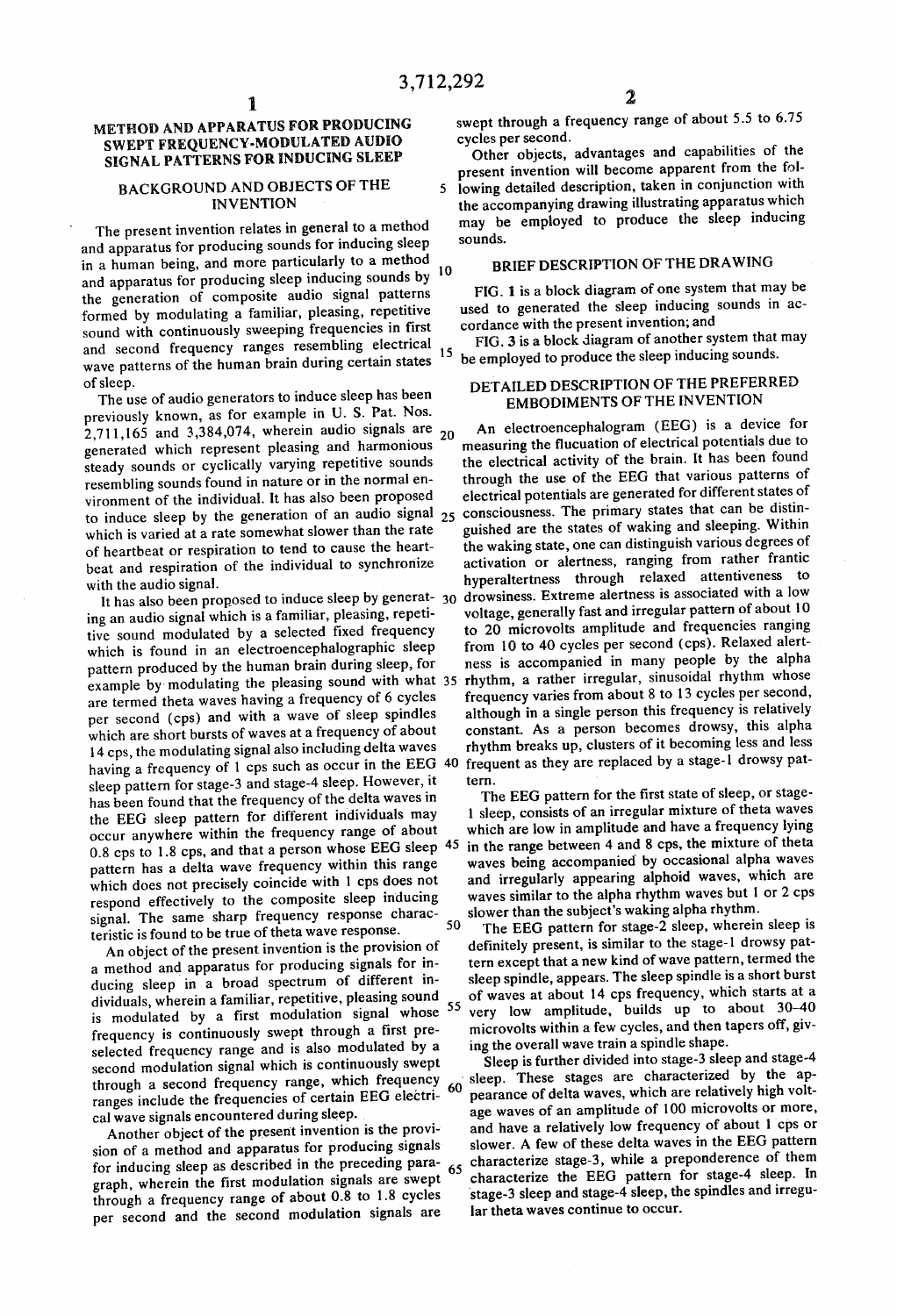It has been recognized that various sensory inputs to the human body tended to produce relaxation, drowsiness and sleep. For example, the sensation of gentle rocking produces relaxation and sleep in some subjects<br>tested. Eye fixation and fatigue have been most produc-<br>tive in bringing on drowsiness, but the effect did not<br>continue or heighten beyond eye closure to any appreciable extent. Generation of audible sounds to provide sleep inducing inputs to the aural sense offers a number of advantages. The aural sense organ is the <sup>10</sup> only body-perceptor mechanism that continues to function into the various stages of sleep as well as dur ing relaxation and drowsiness. It has been determined that this sense of hearing functions not only in the first three stages of sleep, but functions to some degree in <sup>15</sup> stage-4 sleep and into stages of anaesthesia. Also, in duction of sleep by aural means permits greater subject control, as the process of sleep induction can be

Certain familiar, repetitive, non-objective sounds or noises, such as certain sounds of nature or environmen tal sounds, tend to produce drowsiness and sleep. Con ness and wakefulness. Thus a city dweller may sleep deeply with the steady rumble of traffic outside, but the sound of country crickets may sound so noisy to him that he cannot sleep. Each individual is receptive to certain sound patterns which are the product of his en- $30$ vironmental conditioning, which will tend to produce relaxation and sleep. The most common of these to produce sleepiness are familiar, repetitive sounds such as rain on the roof, machinery hum, gentle wind, ocean surf, breathing, and heartbeat, to name a few examples. 35

Experiments have been conducted to attempt to in-<br>duce sleep by an aural signal formed by amplitude modulating any of the pleasing repetitive sounds, as selected by the subject, with delta waves at a frequency of 1 cps resembling the waves which characterize the 40 EEg pattern for stage-3 sleep, together with theta wave signals at a specific frequency, for example 6 cps, resembling the theta waves that occur in the EEG pat tern for stage-1 or stage-2 sleep. For certain subjects, the results achieved by inducing sleep with such a 45 signal were several magnitudes higher than induction of sleep by use of a pleasant sound only. However, it was discovered that the human brain acts in its response to the modulation frequencies in the aural signal in a the modulation frequencies in the aural signal in a response tank circuit, in that the particular frequency of the delta wave and theta wave modulation signals to which different individuals will responds to induce sleep will depart somewhat from the 1 cps and 6 cps delta and theta wave frequencies employed to modulate the pleasing repetitive sound. To achieve reliable induction of sleep in a broad spectrum of individuals whose EEG patterns may be characterized by delta<br>waves and theta waves whose frequencies may be difwaves and theta waves whose frequencies may be dif ferent from the 1 cps and 6 cps frequencies, the present  $60$ invention involves the modulation of the basic familiar, repetitive, pleasing sound with a modulation signal which comprises delta wave signals which are continu ously swept back-and-forth in frequency between 0.8 cps and 1.8 cps and with theta wave signals which are continuously swept in frequency back-and-forth between 5.5 cps and 6.75 cps. By continuously sweep 65

ing the frequencies of the delta wave and the theta wave signals back-and-forth within these ranges, there will be delta waves and theta waves of the specific frequency to which any individual desiring to have sleep induced will respond (i.e., the specific frequen cies present in the delta wave and theta wave com ponents of that individual's EEG pattern for stage-2 or stage-4 sleep).

reversed or terminated with relative ease and prompt-  $_{20}$  duced should have the option of selecting which of ress. versely, the lack of such sounds tends to produce alert- $25$  tinuously swept back-and-forth in frequency between In the practice of a preferred method of the inven tion, audio signals are produced near the bedside of the individual desiring to have sleep induced. The audio signals comprise a basic signal which is a familiar, repetitive sound which would be pleasing to the in dividual. Typically, the basic sound for a person living in an urban environment would be the sound of rain on a roof, a gentle wind, waves upon a beach, slow<br>breathing, machinery hum, ocean surf, or similar examples. Preferably the individual desiring to have sleep insuch basic sounds should be produced. This basic sound in the form of a pleasing repetitive sound is modified, for example by amplitude modulating or mix ing or both with a first modifying signal which is con 0.8 cps and 1.8 cps, and is also modified, by modulation or mixing or both with a second modifying signal which is continuously swept back-and-forth in frequency between 5.5 cps and 6.75 cps, to respectively resemble the basic frequencies found in the delta wave patterns and theta wave patterns of EEG sleep signals. In one example, the amplitude of the first modifying signal is about 100 microvolts and the amplitude of the second modifying signals is about 100 microvolts.

manner similar to a highly tuned, sharp frequency 50 modifying signals like the first and second varying<br>response tank circuit, in that the particular frequency frequency modifying signals described in the preceding<br>of the 55 The sleep inducing audio signals produced at the bedside of the subject desiring to have sleep induced may be produced by providing magnetic tapes or similar records on which are recorded the desired sleep inducing sounds, which tapes or other records are placed in a suitable conventional reproducer or playback device to produce audio output signals responsive to the tape or other sound record. Alternately, an audio generator may be provided in the room occupied by the individual which has the capability of providing the different basic familiar sound patterns to be selected by the individual, and the audio generator is provided with means for modifying the pleasing, repetitive sounds selected by the subject as the basic sound pattern, with cludes signals sweeping back-and-forth in frequency<br>between 0.8 and 1.8 cps and between 5.5 and 6.75 cps. Also, a central sound generator system including an audio generator and the modulation means as described above may be provided at a central location in a multiple room housing facility, such as a motel or hotel or an apartment building, and the output central sound generating device may be coupled to speakers or transducers in each of the rooms to be operated by the individual occupants to make the selection of the basic repetitive signal desired.

The volume level of the device used to produce the sleep inducing sounds at the location of the individual desiring to have sleep induced should be adjusted to be sufficient to mask the ambient noise in the environment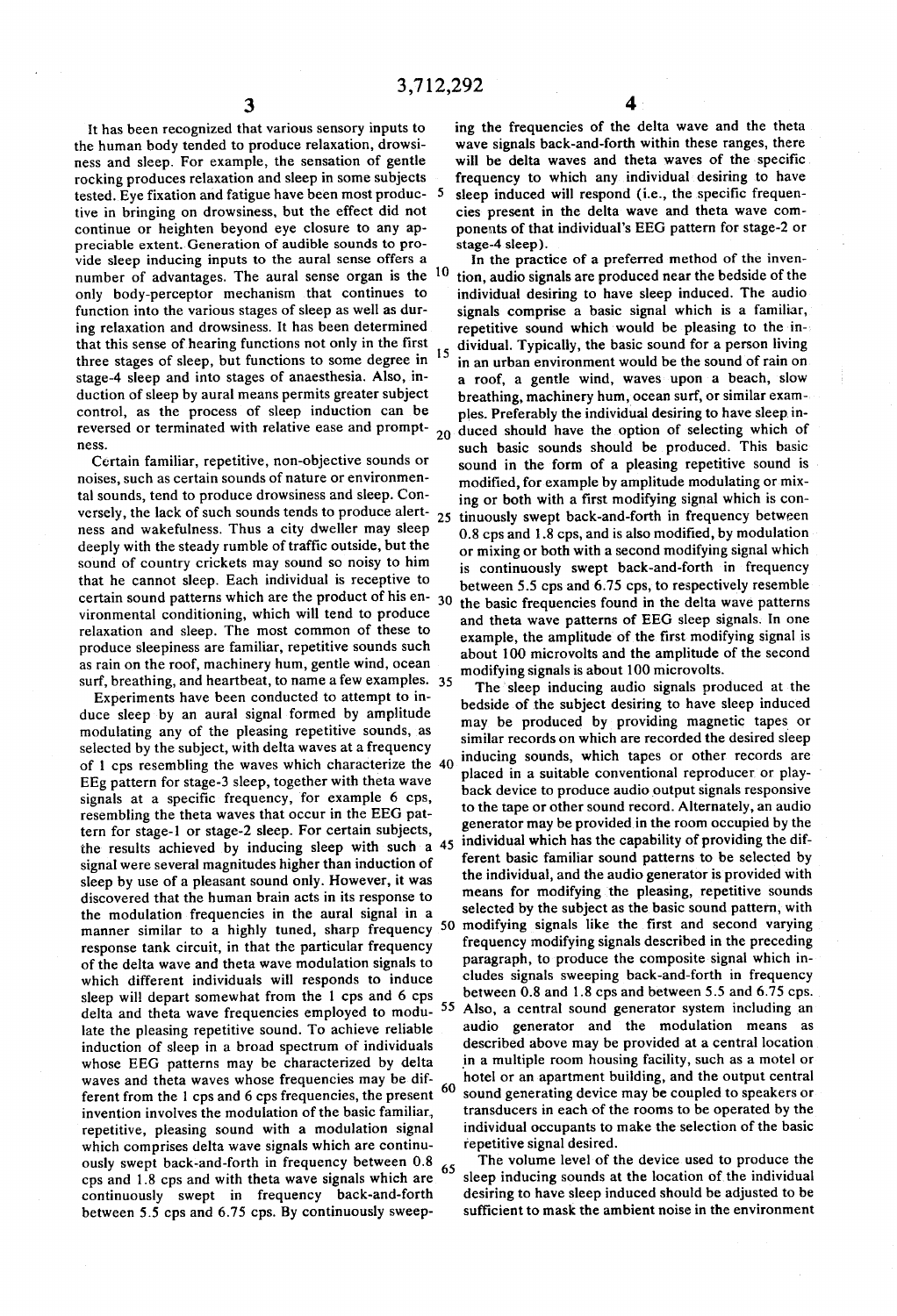10

of the individual. This is accomplished by setting the volume level of the sleep inducing sounds to a particu lar level and listening for several moments to extrane-<br>ous noise, and then adjusting the loudness of the sleep inducing sound patterns so that the extraneous or environmental noises are not intrusive or cannot be heard consciously. Also, a timing device may be employed in conjunction with the means for producing the sleep in ducing sounds at the location of the individual to deter mine the number of hours the individual desires to sleep, so as to terminate production of the sleep inducing sound patterns at the end of the desired period.

One examples of a portion of apparatus for producing sleep inducing sounds in accordance with the 15 present invention is illustrated in block diagram form in FIG. 1. Referring to FIG. 1, there is shown a basic repetitive sound generator 10, which may be any con ventional sound reproducing device such as a magnetic tape reproducer or play-back device for producing an 20 audio frequency output responsive to a magnetic tape or cassette recording of a basic repetitive sound, such ously mentioned basic, familiar, repetitive sounds. Alternatively, the basic sounds can be produced elec tronically. The output signals from the repetitive sound generator 10 are applied to one input of a conventional mixer stage 12. The modifying signal generating means are generally indicated at  $14$  in FIG. 1, and comprises a  $30$ first modifying frequency signal generator 16 capable of producing output signals at any frequency within the range .8 cps to 1.8 cps, and a second modifying frequency signal generator 18 capable of producing output signals at any frequency within the range 5.5 cps 35 to 6.75 cps. Both of the modifying frequency signal generators 16 and 18 are continuously swept back-and forth by a frequency varying device 20 which may be, for example, a motor driven mechanism mechanically coupled to capacitive or inductive elements of the 40 generators 16 and 18 to vary the frequencies thereof ing frequency signal generators 16 and 18 are coupled to a signal mixer 22 where the outputs are mixed and are then supplied to isolation and splitter circuitry, in dicated generally at 24, which apply the mixed frequen cy signals from the output of the mixer 22 through out put lead 26a to the mixer 12 to modify the signals from ing frequency signals through any of the other output leads  $26b$ ,  $26c$ ,  $26d$ ,  $26e$  and  $26f$  to mixers like the mixer 12 associated with each of the other basic repetitive sound generators similar to sound generator 10 producing the other basic familiar sound patterns men-55 tioned above. The output from the mixer 12 associated with the sound generator 10, or from any of the other mixers associated with any of the other basic sound generators, is applied to a conventional amplifier stage 28 whose output drives a speaker  $44$  or other sound  $60$ transducer to produce the sleep inducing sound signals. A conventional level adjustment control 46 may be as sociated with the amplifier 28 to permit variation of the volume level by the listener, and an automatic turn-off timing device 48 may be provided, to perform the func tions described in the immediately preceding para graph. 25 the sound generator 10, or to apply the mixed modify-  $50$  ing sleep in a human being by audible sounds, compris-

An alternate circuit arrangement for generating the sleep inducing sounds is illustrated in block diagram form in FIG. 2, with some associated waveforms, wherein first and second pulse signal generators 16 and 18 are activated by a frequency varying device 20 to continuously sweep the pulse frequency of the output from signal generator 16 between 0.8 and 1.8 cps and to continuously sweep the pulse frequency of the out put from signal generator 18 between 5.5 cps and 6.75 cps. The outputs from the two signal generators 16 and 18 are applied to flip-flop circuits 30 and 32 to trigger them and produce approximately squarewave outputs<br>which are rounded off by the selection of component values. Their outputs are applied to gating circuits 34 and 36, to which the output from a white noise genera-<br>tor 38 is also applied. The "white noise" produced by the generator 38 may be described as a multi-frequency sound or a sound involving all frequencies needed to mix with the pleasing basic repetitive sound such that its presence is evident when mixed. The outputs from the gates 34 and 36, are applied through uni-directional diodes or similar devices 40, 42 to the inputs to mixers 12 associated with the basic repetitive sound generators, such as the "ocean surf' sound generator 10, for mixing the composite signal with the output from the basic sound generators to produce the composite sleep inducing output signal.

It will be apparent that apparatus such as that in dicated in block diagram form in FIGS. 1 and 2 may be provided in the bedroom of the individual desiring to have sleep induced, or may be employed as a central sound producing system to produce electrical signal outputs which are coupled to transducers or speakers in the bedrooms of motels, hotels, apartment buildings and the like, or may be employed as the sound producing device to generate the sleep inducing signals which are then recorded on magnetic tape, cassettes, or similar sound recording records, by a conventional recording device, indicated at  $50$  in FIG. 1, which may be used in the conventional manner in sound play-back devices owned by the individuals.

45 modulate the basic sound or mix with the basic sound, It is not established whether the modifying signals or both. Hence the term "modifying' has been used herein to describe the action which occurs.

What is claimed is:

1. A method of producing signal patterns for induc ing the steps of generating an audio signal representing a familiar, repetitive, pleasing sound, generating a first modifying signal having a varying frequency and con tinuously sweeping said first modifying signal back-<br>and-forth through a frequency range from about 0.8 cycles per second to 1.8 cycles per second, generating a second modifying signal having a varying frequency and continuously sweeping said second modifying<br>signal back-and-forth through a frequency range from about 5.5 cycles per second to 6.75 cycles per second, and modifying the audio signal with said first and 65 second swept modifying signals to produce a composite output signal representative of the modified audio signal for production of an audible sound output

therefrom.<br>2. A method of producing sounds for inducing sleep in a human being, comprising the steps of generating an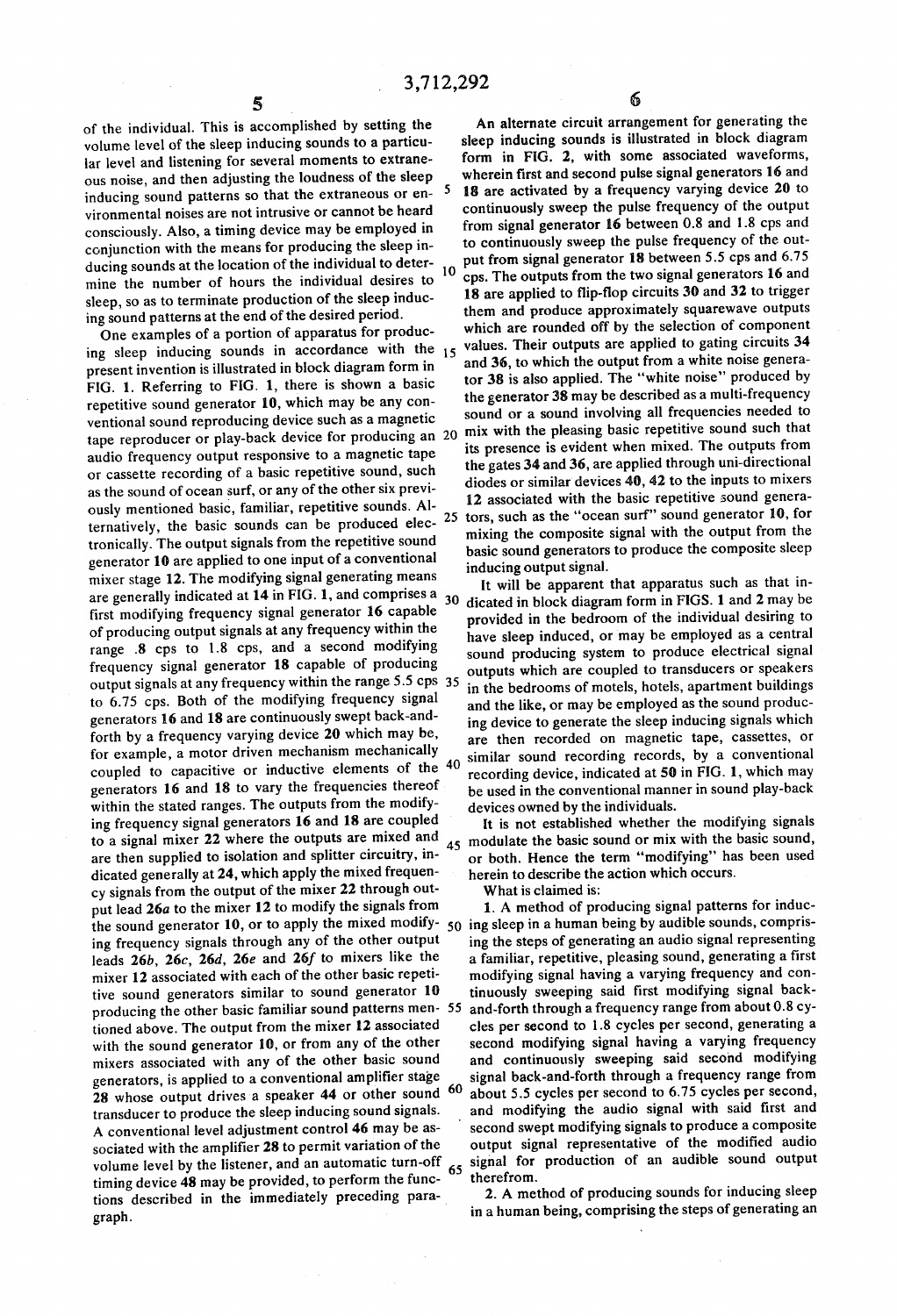audio signal representing a familiar, repetitive, pleasing sound, generating a first modifying signal having a vary-<br>ing frequency and continuously sweeping said first modifying signal back-and-forth through a frequency range from about 0.8 cycles per second to 1.8 cycles per second, generating a second modifying signal hav ing a varying frequency and continuously sweeping said second modifying signal back-and-forth through a frequency range from about 5.5 cycles per second to 6.75 cycles per second, modifying the audio signal with O said first and second swept modifying signals to produce a composite output signal; and producing an audible sound output from said composite signal for in ducing sleep in an individual.

3. A method of producing sounds for inducing sleep 15 as defined in claim 2, including the further step of setting a timing device to automatically turn off the output signal after a pre-determined time.

4. A method of producing sounds for inducing sleep as defined in claim 3, comprising the further step of 20 setting the audible level of said sound output at a level to mask the ambient noise level of the environment.

5. A method of producing signal patterns for inducing sleep in a human being, by audible sounds, comprischosen from a group of pre-determined audio signals,<br>generating a first modifying signal having a varying<br>frequency and continuously sweeping said first modify-<br>ing signal back-and-forth through a frequency range<br>from abou said second modifying signal back-and-forth through a second resembling theta wave patterns occurring in a human EEG sleep pattern signal; and modifying said selected audio signal with said first and second swept modifying signals to produce a composite output signal ing the steps of generating a selected audio signal 25 from about 0.8 to 1.8 cycles per second resembling 30 frequency range from about 5.5 to 6.75 cycles per 35 representation of the modified audio signal for produc- 40

tion of an audible sound output therefrom for inducing<br>sleep in a human being.<br>6. A method of producing sounds for inducing sleep<br>in a human being, comprising the steps of generating a mined audio signals, generating a first modifying signal<br>having a varying frequency and continuously sweeping<br>said first modifying signal back-and-forth through a<br>frequency range from about 0.8 to 1.8 cycles per human EEG sleep pattern signal, generating a second modifying signal having a varying frequency and con tinuously sweeping said second modifying signal back and-forth through a frequency range from about 5.5 to occurring in a human EEG sleep pattern signal, modifying said selected audio signal with said first and second swept modifying signals to produce a composite output signal, and producing an audible sound output from said composite output signal for inducing sleep in a 60 selected audio signal chosen from a group of predeter- 45 12. Apparatus as defined in claim 10, including<br>recording means for recording said composite output and-torm infough a frequency range from about 3.5 to<br>6.75 cycles per second resembling theta wave patterns 55 and-forth through the delta frequency range, generat-

human being.<br>7. A method of inducing sleep as defined in claim 6, comprising the further step of setting the audible level

of said audible sound output at a level to mask the am

bient noise level of the environment.<br>8. A method of producing sounds for inducing sleep<br>in a human being, comprising the steps of generating a<br>composite signal representation of a familiar, repetitive, pleasing audio signal, producing a first modifying signal and continuously sweeping it back-and-forth through a frequency range from about 0.8 cycles per second 1.8 cycles per second, modulating said audio signal with said first modifying signal, producing a second modifying signal and continuously sweeping it back-and-forth through a frequency range from about 5.5 cycles per second to 6.75 cycles per second, modu signal thereby producing a composite signal representation from said audio signal and said modifying signals, and producing an audible sound output from said composite signal representation for inducing sleep in an in dividual.

9. A method of producing sounds for inducing sleep as defined in claim 8, comprising the further step of setting the audible level of said audible sound output at a level to mask the ambient noise level of the environ ment.

10. Apparatus for producing signal patterns for in ducing sleep in a human being by audible sounds, com prising audio signal generating means for generating an audio signal representing a familiar, repetitive, pleasing sound, first and second modifying signal generators, means for varying the frequency of the signals produced by said modifying signal generators for generating a first signal having a varying frequency range from about 0.8 to 1.8 cycles per second and for concurrently generating a second modifying signal hav ing a varying frequency which is continuously swept back-and-forth through a frequency range from about 5.5 to 6.75 cycles per second; and means for modifying the audio signal with said first and second modifying signals to produce a composite output signal representation of the modified audio signal for production of an audible sound output therefrom.<br>11. Apparatus as defined in claim 10, including

11. The following asset as defined in claim 10, including representation on a recording medium.<br>**12.** Apparatus as defined in claim **10**, including

signal representation on magnetic tape recording medium.

frequency range from about 0.8 to 1.8 cycles per<br>second resembling delta wave patterns occurring in a 50 ing sleep in a human being by audible sounds, compris-<br>human EEG sleep pattern signal generating a second ing the ste 13. A method of producing signal patterns for induc a familiar, repetitive, pleasing sound, generating a first modifying signal having a varying frequency and con tinuously sweeping said first modifying signal back ing a second modifying signal having a varying frequency and continuously sweeping said second modifying signal back-and-forth through the theta frequency range and modifying the audio signal with said first and second signals to produce a composite output signal representative of the combined audio signal for production of an audible sound output therefrom.<br> $\begin{array}{ccc} \bullet & \bullet & \bullet & \bullet \\ \bullet & \bullet & \bullet & \bullet \end{array}$